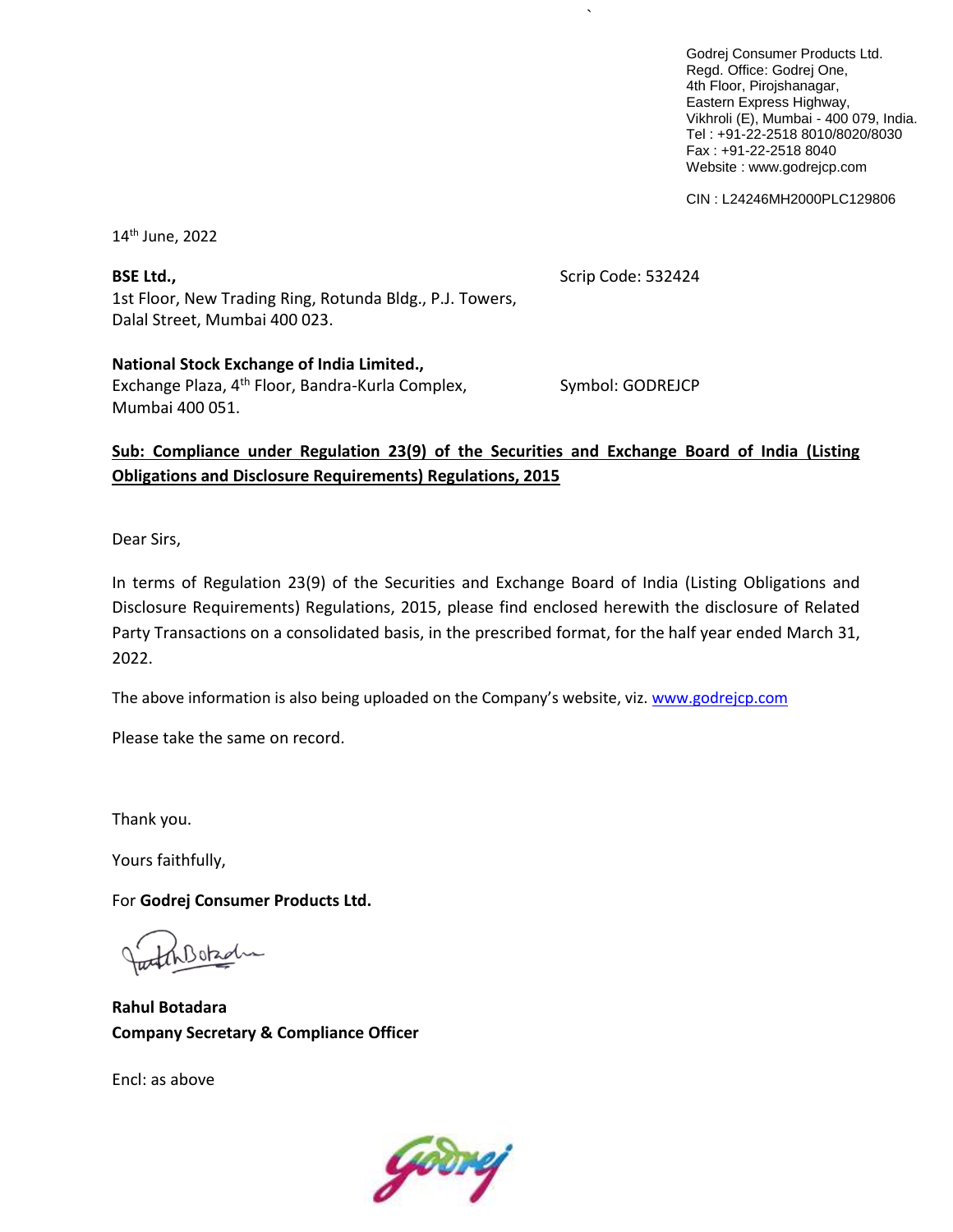## GODREJ CONSUMER PRODUCTS LIMITED STATEMENT OF RELATED PARTY TRANSACTIONS FOR THE HALF YEAR ENDED MARCH 31, 2022

Additional disclosure of related party transactions - applicable only in case the related party transaction relates to loans,<br>inter-corporate deposits, advances or investments made or given by the listed entity/subsidiary. disclosed only once, during the reporting period when such transaction was undertaken

|                                           |                                                                                      |                                                                                                  |                                                                              |                                                                  |                                                              |                                                    |                                   |                    | disclosed only once, during the reporting period when such transaction was undertaken                                                                                                    |                                      |                                                                         |                         |                                |                                                                                                         |  |  |  |
|-------------------------------------------|--------------------------------------------------------------------------------------|--------------------------------------------------------------------------------------------------|------------------------------------------------------------------------------|------------------------------------------------------------------|--------------------------------------------------------------|----------------------------------------------------|-----------------------------------|--------------------|------------------------------------------------------------------------------------------------------------------------------------------------------------------------------------------|--------------------------------------|-------------------------------------------------------------------------|-------------------------|--------------------------------|---------------------------------------------------------------------------------------------------------|--|--|--|
| Sr.                                       | Details of the party (listed entity<br>/subsidiary) entering into the<br>transaction | Details of the counterparty                                                                      |                                                                              | Type of<br>related                                               | Value of the<br>related<br>party<br>transaction              | Value of<br>transaction<br>during the              | either party as a result of<br>1) |                    | In case monies are due to   In case any financial indebtedness is<br>incurred to make or give loans,<br>the transaction (see Note   inter-corporate deposits, advances<br>or investments |                                      | Details of the loans, inter-corporate deposits, advances or investments |                         |                                |                                                                                                         |  |  |  |
| No.                                       | Name                                                                                 | Name                                                                                             | Relationship of the counterparty<br>with the listed entity or its subsidiary | party<br>transaction<br>(see Note 5)                             | as approved<br>by the audit<br>committee<br>(see Note<br>6a) | reporting<br>period<br>(see Note<br>6 <sup>h</sup> | Opening<br>balance                | Closing<br>balance | Nature of<br>indebtedness<br>(loan/<br>issuance of<br>debt/ any<br>other etc.                                                                                                            | Cost<br>(see<br>Tenure<br>Note<br>7) | Nature (loan/<br>advance/<br>intercorporate<br>deposit/<br>investment)  | Interest<br>Rate<br>(%) | Secured/<br>Tenur<br>unsecured | Purpose for which<br>the funds will be<br>utilised by the<br>ultimate recipient<br>of funds (end usage) |  |  |  |
| <sup>1</sup>                              | Godrej Consumer Products Limited                                                     | Astec Life Sciences Ltd                                                                          | Companies Under Common Control                                               | Sale of Goods                                                    | 0.25                                                         | 0.08                                               | 0.01                              | 0.00               |                                                                                                                                                                                          |                                      |                                                                         |                         |                                |                                                                                                         |  |  |  |
| 2                                         | Godrej Consumer Products Limited                                                     | Beleza Mozambique Limitada                                                                       | Wholly Owned Subsidiary                                                      | <b>Expenses Recovered</b>                                        | 0.11                                                         | 0.11                                               | 0.03                              | 0.12               |                                                                                                                                                                                          |                                      |                                                                         |                         |                                |                                                                                                         |  |  |  |
| $\overline{\mathbf{3}}$<br>$\overline{4}$ | Godrej Consumer Products Limited<br>Godrej Consumer Products Limited                 | Bhabhani Blunt Hairdressing Pvt Limited<br>Bhabhani Blunt Hairdressing Pyt Limited               | Associate Company                                                            | Sale of Goods<br>Royalty and Technical Fees Paid                 | 0.50<br>1.00                                                 | 0.07<br>0.26                                       | $\sim$                            | $\sim$<br>$\sim$   |                                                                                                                                                                                          |                                      |                                                                         |                         |                                |                                                                                                         |  |  |  |
| 5                                         | Godrej Consumer Products Limited                                                     | Bhabhani Blunt Hairdressing Pvt Limited                                                          | Associate Company<br>Associate Company                                       | Establishment & Other Expenses Paid                              | 1.00                                                         | 0.06                                               | 0.01                              | 0.00               |                                                                                                                                                                                          |                                      |                                                                         |                         |                                |                                                                                                         |  |  |  |
| 6                                         | Godrei Consumer Products Limited                                                     | Canon Chemicals Limited                                                                          | Wholly Owned Subsidiary                                                      | Sale of Goods                                                    | 0.18                                                         | 0.18                                               |                                   | 0.02               |                                                                                                                                                                                          |                                      |                                                                         |                         |                                |                                                                                                         |  |  |  |
| $7^{\circ}$                               | Godrei Consumer Products Limited                                                     | Canon Chemicals Limited                                                                          | Wholly Owned Subsidiary                                                      | Exnenses Recovered                                               | 0.13                                                         | 0.13                                               | 0.02                              | $\sim$             |                                                                                                                                                                                          |                                      |                                                                         |                         |                                |                                                                                                         |  |  |  |
| 8                                         | Godrej Consumer Products Limited                                                     | Charm Industries Limited                                                                         | Wholly Owned Subsidiary                                                      | Sale of Goods                                                    | 0.44                                                         | 0.44                                               |                                   |                    |                                                                                                                                                                                          |                                      |                                                                         |                         |                                |                                                                                                         |  |  |  |
| 9                                         | Godrej Consumer Products Limited                                                     | Charm Industries Limited                                                                         | Wholly Owned Subsidiary                                                      | Royalty and Technical Fees Received                              | 0.02                                                         | 0.02                                               | 0.22                              | 0.72               |                                                                                                                                                                                          |                                      |                                                                         |                         |                                |                                                                                                         |  |  |  |
| 10                                        | Godrej Consumer Products Limited                                                     | Charm Industries Limited                                                                         | Wholly Owned Subsidiary                                                      | <b>Expenses Recovered</b>                                        | 0.06                                                         | 0.06                                               |                                   |                    |                                                                                                                                                                                          |                                      |                                                                         |                         |                                |                                                                                                         |  |  |  |
| 11<br>12                                  | Godrej Consumer Products Limited                                                     | Godrej & Boyce Mfg. Co. Limited                                                                  | Companies Under Common Control<br>Companies Under Common Control             | Sale of Goods<br>Purchase of Materials and Spares                | 1.00<br>0.50                                                 | 0.61<br>0.06                                       |                                   |                    |                                                                                                                                                                                          |                                      |                                                                         |                         |                                |                                                                                                         |  |  |  |
| 13                                        | Godrej Consumer Products Limited<br>Godrej Consumer Products Limited                 | Godrej & Boyce Mfg. Co. Limited<br>Godrej & Boyce Mfg. Co. Limited                               | Companies Under Common Control                                               | Purchase of Fixed Asset including Assets under                   | 0.24                                                         | 0.24                                               | 0.75                              | 0.62               |                                                                                                                                                                                          |                                      |                                                                         |                         |                                |                                                                                                         |  |  |  |
|                                           |                                                                                      |                                                                                                  |                                                                              | construction                                                     |                                                              |                                                    |                                   |                    |                                                                                                                                                                                          |                                      |                                                                         |                         |                                |                                                                                                         |  |  |  |
| 14                                        | Godrej Consumer Products Limited                                                     | Godrej & Boyce Mfg. Co. Limited                                                                  | Companies Under Common Control                                               | Establishment & Other Expenses Paid                              | 0.50                                                         | 0.08                                               |                                   |                    |                                                                                                                                                                                          |                                      |                                                                         |                         |                                |                                                                                                         |  |  |  |
| 15                                        | Godrej Consumer Products Limited                                                     | Godrej Agrovet Limited                                                                           | Companies Under Common Control                                               | Sale of Goods                                                    | 1.50                                                         | 0.58                                               |                                   |                    |                                                                                                                                                                                          |                                      |                                                                         |                         |                                |                                                                                                         |  |  |  |
| 16                                        | Godrej Consumer Products Limited                                                     | Godrej Agrovet Limited                                                                           | Companies Under Common Control                                               | Purchase of Materials and Spares                                 | 14.00                                                        |                                                    | 0.79                              | (0.99)             |                                                                                                                                                                                          |                                      |                                                                         |                         |                                |                                                                                                         |  |  |  |
| 17                                        | Godrej Consumer Products Limited                                                     | Godrej Agrovet Limited                                                                           | Companies Under Common Control                                               | Establishment & Other Expenses Paid                              | 0.01                                                         | $\sim$                                             |                                   |                    |                                                                                                                                                                                          |                                      |                                                                         |                         |                                |                                                                                                         |  |  |  |
| 18<br>19                                  | Godrej Consumer Products Limited<br>Godrej Consumer Products Limited                 | Godrei Consumer Care Limited<br>Godrej Consumer Prodcuts International FZCO                      | Wholly Owned Subsidiary<br>Wholly Owned Subsidiary                           | <b>Investments Made</b><br>Income from Business Support Services | 10.00<br>2.11                                                | 10.00<br>2.11                                      |                                   |                    |                                                                                                                                                                                          |                                      |                                                                         |                         |                                |                                                                                                         |  |  |  |
| 20                                        | Godrej Consumer Products Limited                                                     | Godrej Consumer Prodcuts International FZCO                                                      | Wholly Owned Subsidiary                                                      | Royalty and Technical Fees Received                              | 0.33                                                         | 0.33                                               | 0.34                              | 4.79               |                                                                                                                                                                                          |                                      |                                                                         |                         |                                |                                                                                                         |  |  |  |
| 21                                        | Godrej Consumer Products Limited                                                     | Godrej Consumer Prodcuts International FZCO                                                      | Wholly Owned Subsidiary                                                      | <b>Expenses Recovered</b>                                        | 0.14                                                         | 0.14                                               |                                   |                    |                                                                                                                                                                                          |                                      |                                                                         |                         |                                |                                                                                                         |  |  |  |
| 22                                        | Godrej Consumer Products Limited                                                     | Godrej Consumer Products (UK) Limited                                                            | Wholly Owned Subsidiary                                                      | Establishment & Other Expenses Paid                              | 1.12                                                         | 1.12                                               |                                   | 0.07               |                                                                                                                                                                                          |                                      |                                                                         |                         |                                |                                                                                                         |  |  |  |
| 23                                        | Godrej Consumer Products Limited                                                     | Godrej Consumer Products Employees Provident Fund                                                | Post employment benefit trust                                                | Contribution during the year (Including                          | 8.66                                                         | 8.66                                               |                                   |                    |                                                                                                                                                                                          |                                      |                                                                         |                         |                                |                                                                                                         |  |  |  |
| 24                                        | Godrej Consumer Products Limited                                                     | <b>Trust</b><br>Godrej Consumer Products Employees Provident Fund                                | Post employment benefit trust                                                | mployees' Share)<br>Advance received back                        | 2.68                                                         | 2.68                                               |                                   |                    |                                                                                                                                                                                          |                                      |                                                                         |                         |                                |                                                                                                         |  |  |  |
| 25                                        | Godrej Consumer Products Limited                                                     | Trust<br>Godrej Global Mid East FZE                                                              | Wholly Owned Subsidiary                                                      | Sale of Goods                                                    | 21.42                                                        | 21.42                                              |                                   |                    |                                                                                                                                                                                          |                                      |                                                                         |                         |                                |                                                                                                         |  |  |  |
| 26                                        | Godrej Consumer Products Limited                                                     | Godrej Global Mid East FZE                                                                       | Wholly Owned Subsidiary                                                      | Purchase of Materials and Spares                                 | 0.23                                                         | 0.23                                               |                                   |                    |                                                                                                                                                                                          |                                      |                                                                         |                         |                                |                                                                                                         |  |  |  |
| 27                                        | Godrei Consumer Products Limited                                                     | Godrej Global Mid East FZE                                                                       | Wholly Owned Subsidiary                                                      | Rovalty and Technical Fees Received                              | 1.19                                                         | 1.19                                               | 12.86                             | 15.24              |                                                                                                                                                                                          |                                      |                                                                         |                         |                                |                                                                                                         |  |  |  |
| 28                                        | Godrei Consumer Products Limited                                                     | Godrej Global Mid East FZE                                                                       | Wholly Owned Subsidiary                                                      | Establishment & Other Expenses Paid                              | 0.02                                                         | 0.02                                               |                                   |                    |                                                                                                                                                                                          |                                      |                                                                         |                         |                                |                                                                                                         |  |  |  |
| 29                                        | Godrei Consumer Products Limited                                                     | Godrei Global Mid East FZE                                                                       | Wholly Owned Subsidiary                                                      | xpenses Recovered                                                | 0.02                                                         | 0.02                                               |                                   |                    |                                                                                                                                                                                          |                                      |                                                                         |                         |                                |                                                                                                         |  |  |  |
| 30                                        | Godrei Consumer Products Limited                                                     | Godrej Highrises Property                                                                        | Companies Under Common Control                                               | Sale of Goods                                                    | 0.10                                                         | 0.01                                               |                                   | 0.00               |                                                                                                                                                                                          |                                      |                                                                         |                         |                                |                                                                                                         |  |  |  |
| 31<br>32                                  | Godrei Consumer Products Limited<br>Godrei Consumer Products Limited                 | Godrej Household Products (Bangladesh) Pvt Ltd<br>Godrej Household Products (Bangladesh) Pvt Ltd | Wholly Owned Subsidiary<br>Wholly Owned Subsidiary                           | Sale of Goods<br>Royalty and Technical Fees Received             | 18.86<br>0.89                                                | 18.86<br>0.89                                      | 9.12                              | 14.82              |                                                                                                                                                                                          |                                      |                                                                         |                         |                                |                                                                                                         |  |  |  |
| 33                                        | Godrei Consumer Products Limited                                                     | Godrej Household Products Lanka (Private) Ltd                                                    | Wholly Owned Subsidiary                                                      | Sale of Goods                                                    | 11.94                                                        | 11.94                                              |                                   |                    |                                                                                                                                                                                          |                                      |                                                                         |                         |                                |                                                                                                         |  |  |  |
| 34                                        | Godrej Consumer Products Limited                                                     | Godrej Household Products Lanka (Private) Ltd                                                    | Wholly Owned Subsidiary                                                      | Royalty and Technical Fees Received                              | 1.22                                                         | 1.22                                               | 6.05                              | 7.38               |                                                                                                                                                                                          |                                      |                                                                         |                         |                                |                                                                                                         |  |  |  |
| 35                                        | Godrej Consumer Products Limited                                                     | Godrej Household Products Lanka (Private) Ltd                                                    | Wholly Owned Subsidiary                                                      | Expenses Recovered                                               | 0.10                                                         | 0.10                                               |                                   |                    |                                                                                                                                                                                          |                                      |                                                                         |                         |                                |                                                                                                         |  |  |  |
| 36                                        | Godrei Consumer Products Limited                                                     | Godrej Housing Finance Limited                                                                   | Companies Under Common Control                                               | Sale of Goods                                                    | 0.10                                                         | 0.00                                               | 0.00                              | 0.02               |                                                                                                                                                                                          |                                      |                                                                         |                         |                                |                                                                                                         |  |  |  |
| 37                                        | Godrej Consumer Products Limited                                                     | Godrej Industries Limited                                                                        |                                                                              | Lease Rentals Received                                           | 5.43                                                         | 5.43                                               |                                   |                    |                                                                                                                                                                                          |                                      |                                                                         |                         |                                |                                                                                                         |  |  |  |
| 38                                        | Godrej Consumer Products Limited                                                     | Godrej Industries Limited                                                                        |                                                                              | Sale of Capital Asset                                            | 0.01<br>40.00                                                | 0.01                                               |                                   |                    |                                                                                                                                                                                          |                                      |                                                                         |                         |                                |                                                                                                         |  |  |  |
| 39<br>40                                  | Godrej Consumer Products Limited<br>Godrej Consumer Products Limited                 | Godrej Industries Limited<br>Godrej Industries Limited                                           | Investing Entity in which the reporting                                      | Sale of Goods<br>Purchase of Materials and Spares                | 90.00                                                        | 18.83<br>58.44                                     | (13.00)                           | (12.42)            |                                                                                                                                                                                          |                                      |                                                                         |                         |                                |                                                                                                         |  |  |  |
| 41                                        | Godrei Consumer Products Limited                                                     | Godrej Industries Limited                                                                        | entity is an associate                                                       | Establishment & Other Expenses Paid                              | 28.50                                                        | 14.02                                              |                                   |                    |                                                                                                                                                                                          |                                      |                                                                         |                         |                                |                                                                                                         |  |  |  |
| 42                                        | Godrej Consumer Products Limited                                                     | Godrej Industries Limited                                                                        |                                                                              | <b>Expenses Recovered</b>                                        | 2.50                                                         | 0.64                                               |                                   |                    |                                                                                                                                                                                          |                                      |                                                                         |                         |                                |                                                                                                         |  |  |  |
| 43                                        | Godrei Consumer Products Limited                                                     | Godrej Industries Limited                                                                        |                                                                              | Lease Rentals Paid                                               | 9.45                                                         | 9.45                                               |                                   |                    |                                                                                                                                                                                          |                                      |                                                                         |                         |                                |                                                                                                         |  |  |  |
| 44                                        | Godrei Consumer Products Limited                                                     | Godrei Mauritius Africa Holdings Limited                                                         | Wholly Owned Subsidiary                                                      | Guarantee Commission Income                                      | 1.79                                                         | 1.79                                               | 928.87                            | 561.94             |                                                                                                                                                                                          |                                      |                                                                         |                         |                                |                                                                                                         |  |  |  |
| 45                                        | Godrej Consumer Products Limited                                                     | Godrej Mauritius Africa Holdings Limited                                                         | Wholly Owned Subsidiary                                                      | <b>Investments Made</b>                                          | 492.30                                                       | 492.30                                             |                                   |                    |                                                                                                                                                                                          |                                      |                                                                         |                         |                                |                                                                                                         |  |  |  |
| 46<br>47                                  | Godrei Consumer Products Limited<br>Godrei Consumer Products Limited                 | Godrej Nigeria Limited<br>Godrej One Premises Management Pvt Limited                             | Wholly Owned Subsidiary<br>Companies Under Common Control                    | Sale of Goods<br>Sale of Goods                                   | 4.10<br>0.10                                                 | 4.10<br>0.01                                       | 0.78                              | 3.94               |                                                                                                                                                                                          |                                      |                                                                         |                         |                                |                                                                                                         |  |  |  |
| 48                                        | Godrej Consumer Products Limited                                                     | Godrej One Premises Management Pvt Limited                                                       | Companies Under Common Control                                               | Establishment & Other Expenses Paid                              | 9.00                                                         | 3.71                                               |                                   | 0.45               |                                                                                                                                                                                          |                                      |                                                                         |                         |                                |                                                                                                         |  |  |  |
| 49                                        | Godrej Consumer Products Limited                                                     | Godrej Projects Development Private Limited                                                      | Companies Under Common Control                                               | Sale of Goods                                                    | 0.01                                                         | 0.00                                               | 0.01                              | 0.01               |                                                                                                                                                                                          |                                      |                                                                         |                         |                                |                                                                                                         |  |  |  |
| 50                                        | Godrei Consumer Products Limited                                                     | Godrej Properties Limited                                                                        | Companies Under Common Control                                               | Sale of Goods                                                    | 0.10                                                         | 0.01                                               | 0.00                              | 0.04               |                                                                                                                                                                                          |                                      |                                                                         |                         |                                |                                                                                                         |  |  |  |
| 51                                        | Godrej Consumer Products Limited                                                     | Godrej Redevelopers (Mumbai) Pvt. Ltd                                                            | Companies Under Common Control                                               | Establishment & Other Expenses Paid                              | 0.01                                                         |                                                    |                                   | 0.01               |                                                                                                                                                                                          |                                      |                                                                         |                         |                                |                                                                                                         |  |  |  |
| 52                                        | Godrei Consumer Products Limited                                                     | Godrei Son Holdings, Inc                                                                         | Wholly Owned Subsidiary                                                      | <b>Guarantee Commission Income</b>                               | 0.69                                                         | 0.69                                               | 5.42                              | 281.77             |                                                                                                                                                                                          |                                      |                                                                         |                         |                                |                                                                                                         |  |  |  |
| 53<br>54                                  | Godrej Consumer Products Limited<br>Godrej Consumer Products Limited                 | Godrej Son Holdings, Inc<br>Godrej South Africa (Proprietary) Limited                            | Wholly Owned Subsidiary<br>Wholly Owned Subsidiary                           | Guarantees Given / (Cancelled)<br><b>Expenses Recovered</b>      | 5.74<br>0.02                                                 | 5.74<br>0.02                                       | 0.07                              | 0.07               |                                                                                                                                                                                          |                                      |                                                                         |                         |                                |                                                                                                         |  |  |  |
| 55                                        | Godrei Consumer Products Limited                                                     | Godrej Tanzania Holdings Limited                                                                 | Wholly Owned Subsidiary                                                      | <b>Guarantee Commission Income</b>                               | 0.92                                                         | 0.92                                               | 374.86                            | 386.60             |                                                                                                                                                                                          |                                      |                                                                         |                         |                                |                                                                                                         |  |  |  |
| 56                                        | Godrej Consumer Products Limited                                                     | Hair Credentials Zambia Ltd                                                                      | Wholly Owned Subsidiary                                                      | <b>Expenses Recovered</b>                                        | 0.01                                                         | 0.01                                               | 0.00                              | 0.02               |                                                                                                                                                                                          |                                      |                                                                         |                         |                                |                                                                                                         |  |  |  |
| 57                                        | Godrej Consumer Products Limited                                                     | Laboratoria Cuenca S. A.                                                                         | Wholly Owned Subsidiary                                                      | Income from Business Support Services                            | 0.52                                                         | 0.52                                               |                                   |                    |                                                                                                                                                                                          |                                      |                                                                         |                         |                                |                                                                                                         |  |  |  |
| - 58 l                                    | Godrej Consumer Products Limited                                                     | Laboratoria Cuenca S. A.                                                                         | Wholly Owned Subsidiary                                                      | Purchase of Materials and Spares                                 | 0.04                                                         | 0.04                                               | 9.61                              | 10.16              |                                                                                                                                                                                          |                                      |                                                                         |                         |                                |                                                                                                         |  |  |  |